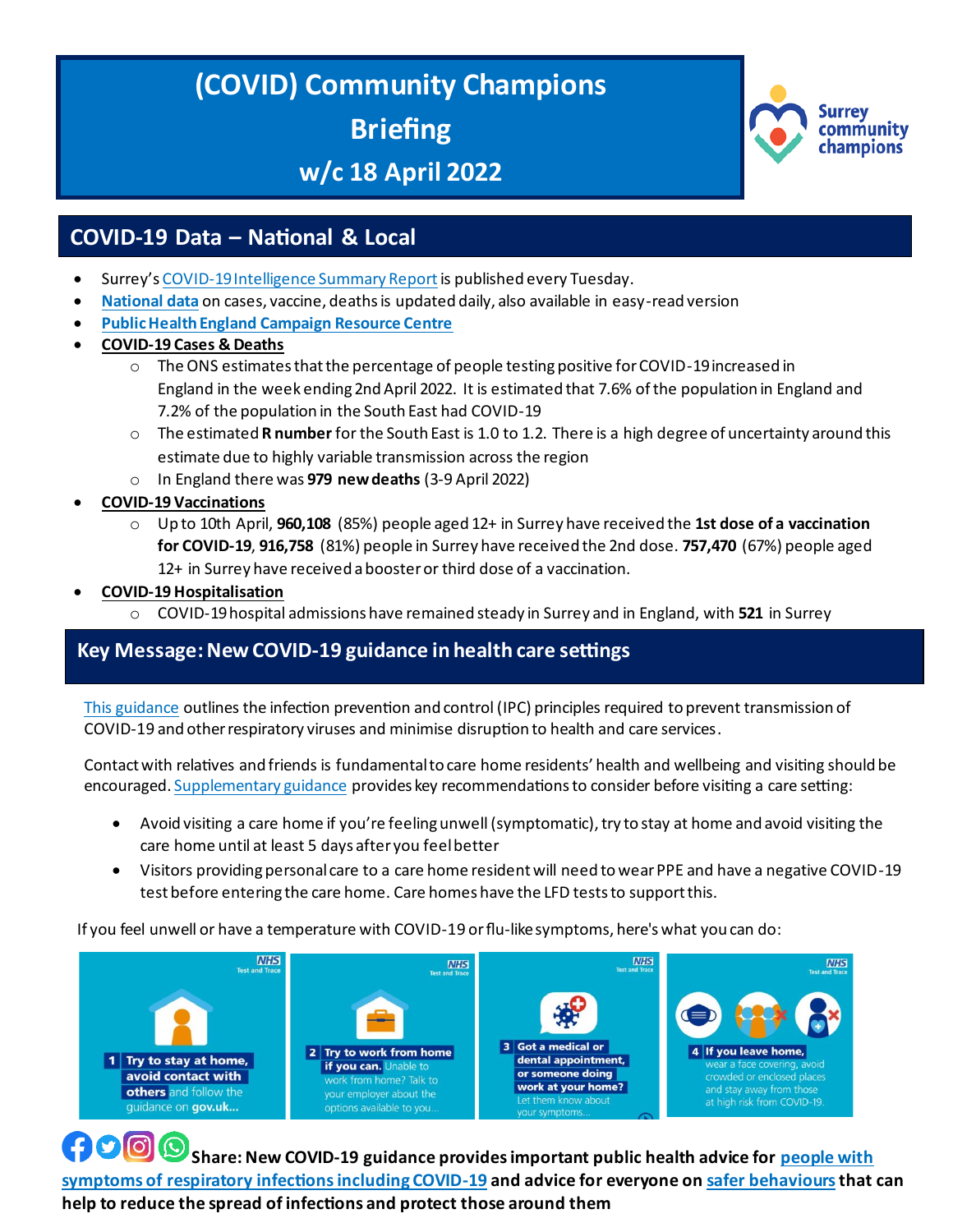# **COVID-19 Vaccination**

# **Local Vaccine Information**

| <b>NHS Surrey Heartlands CCG</b>                                                                                                                                                                                                                                                                | <b>Frimley Health &amp; Care ICS</b>                                                                                                                            |
|-------------------------------------------------------------------------------------------------------------------------------------------------------------------------------------------------------------------------------------------------------------------------------------------------|-----------------------------------------------------------------------------------------------------------------------------------------------------------------|
| <b>Frequently Asked Questions</b><br><b>Vaccination Programme Updates</b><br><b>Vaccination Sites</b><br>Vaccination helpline (not booking service):<br>0300 561 2500 9am-4pm (Mon-Fri)<br>syheartlandsccg.vaccination@nhs.net<br>Twitter: @SyHeartlandsCCG<br>Facebook @NHSSurreyHeartlandsCCG | <b>Frequently Asked Questions</b><br><b>Vaccination Programme Updates</b><br><b>Vaccination Sites</b><br>Twitter: @FrimleyHC<br>Facebook: @FrimleyHealthandCare |

#### **COVID-19 Spring Booster:**

You are eligible for [a Spring Booster](https://www.nhs.uk/conditions/coronavirus-covid-19/coronavirus-vaccination/how-to-get-a-coronavirus-vaccine/how-to-get-a-booster-dose/) if you are:

- Aged 75 years old or over
- Aged 12 years old or over with [a weakened immune system](https://www.nhs.uk/conditions/coronavirus-covid-19/coronavirus-vaccination/coronavirus-vaccine-people-with-severely-weakened-immune-system/) (second booster)

People are advised to wait 6 months since their previous dose to get maximum protection from a spring booster.



#### **COVID-19 Vaccination for children 5 -11 years old.**

Children aged 5 to 11 can now have their COVID-19 vaccination. Parents and guardians can visit th[e National Booking Service](https://www.nhs.uk/conditions/coronavirus-covid-19/coronavirus-vaccination/book-coronavirus-vaccination/) to book an appointment.

- You can book your child's 1st dose online from the day they turn 5.
- You can usually book their 2nd dose from 24 hours after they had their 1st dose.
- You'll be offered appointment dates from 12 weeks after their 1st dose.

The COVID-19 vaccination will reduce the chance of children suffering from COVID-19 disease. It may take a few weeks for their bodies to build up some protection from the vaccine.

Two doses of the vaccine should give children long lasting protection against serious complications of infection, including any future waves due to new variants.

Children should also have some protection from the mild symptoms. The protection against mild Omicron infection should last for several weeks.

In the [Guide for Parents of Children aged 5 to 11](https://www.gov.uk/government/publications/covid-19-vaccination-resources-for-children-aged-5-to-11-years) parents and guardians can find useful information and resources to take an informed decision.

**Share: Children aged 5 to 11 can now have their COVID-19 vaccine. Parents and guardians can book vaccinations now a[t nhs.uk/covidvaccination](https://www.nhs.uk/conditions/coronavirus-covid-19/coronavirus-vaccination/coronavirus-vaccine/) or call 119**